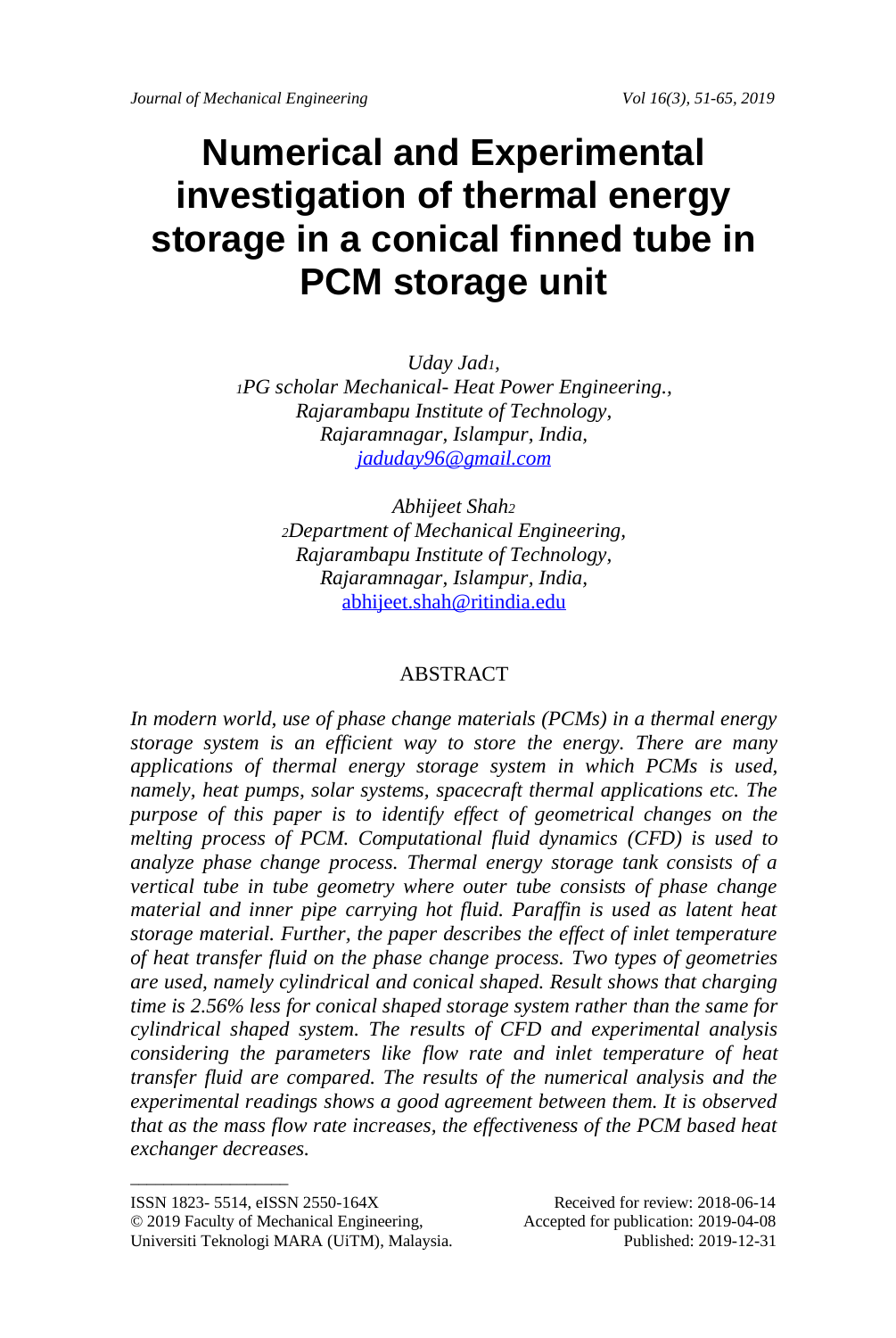*Uday Jad and Abhijeet Shah*

**Keywords:** *Phase Change materials; Thermal energy storage; Paraffin; Melting and Solidification; Latent heat storage.*

# **Introduction**

Inequality between energy required and energy supply affect different types of energy technologies. Typical examples of such problems are thermal power generation plant, solar systems, cooling and heating systems etc. This gap between available and needed energy can meet with the help of thermal energy storage systems. Sensible heat storage and latent heat storage are the common methods of thermal energy storage. Latent heat storage is most proficient than sensible heat storage because of its wide energy storage density and also latent heat is generated during the phase change at almost constant temperature.

Generally Phase change materials (PCMs) are used to store the thermal energy. The energy exchange takes place between PCM and working fluid, when it passes through melting and solidification processes. During melting process heat is transferred from hot fluid to PCM and in case of solidification process PCM rejects heat to the cold fluid. Energy storage systems not only deliver constant supply but also save the energy by improving the stability and performance of the system.

Farnarelli et al. [1] used Latent Heat Thermal Energy Storage (LHTES) system for concentrated solar power plant (CSP) which is analyzed numerically using CFD simulation. It was found that with convective model, time required to stored heat is reduced and it was about 30% less compared with pure conduction heat transfer model. Elisa Guela et al. [2] studied entropy generation analysis for the design improvement of finned tube thermal energy storage unit. It was observed that entropy generation was uniform with the increase in number of fins and reducing thickness of fin.

Abhay dinkar et al. [3] study shows experimental analysis of rectangular thermal energy storage unit, in which copper helical coil carrying hot fluid and phase change material is filled around it. They found that by increasing fluid flow rate through helical coil, time required for charging the system is reduced. Tay et al. [4] designed energy storage system with reference to effectiveness-NTU technique for the application in low energy buildings ventilation. The phase change storage unit was coupled to the cooling system during night and they determined the actual energy stored in the phase change material. They concluded that PCM based energy storage unit store 18 times more amount of energy as compared to sensible energy storage.

Meng and Zhang [5] investigated performance of tube in tank LTES unit using composite PCM. LTES unit using composite PCM and large temperature difference between the heat transfer fluid and PCM enhanced the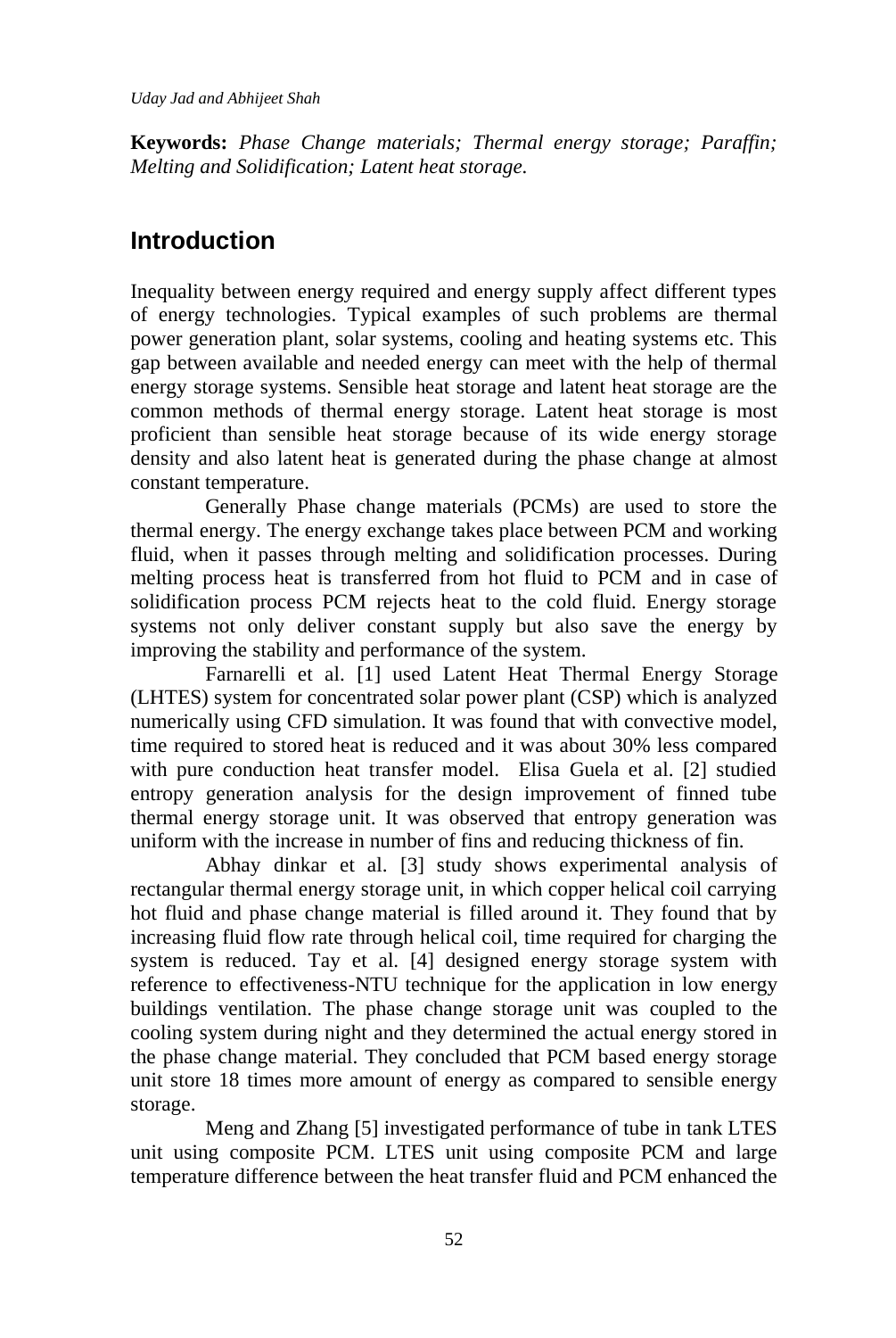heat transfer and required less time durations of the heat charging process and discharging process.

Sciacovelli et al. [6] performed CFD and experimental analysis of thermal storage unit filled with PCM. They used single tube in tube type LHTS device. Conduction is very important for lower part where melted PCM has not yet reached the outer shell. Larger Rayleigh number and Stefan number led to shorter melting time. El-Sawi et al. [7] studied the long-term performance of a centralized thermal energy storage system that is integrated with building mechanical ventilation. Paraffin RT20 was used as a PCM and fins were used to enhance its performance. Result indicated that when the unit length is increased from 50 cm to 65 cm then the cooling load reduces from 21% to 36% at a flow velocity of 1.5 m/s.

Atal et al. [8] studied the thermal performance of shell and tube type thermal energy storage unit. The shell side contains paraffin as phase change material saturated in aluminium foam. They investigated the effect of the porosity of aluminium foam on the thermal performance of the system by comparing two foams with different porosity (95 and 77 percent). Both experimental and CFD analysis of shell and tube thermal energy device was performed in this study. Result shows that the utilization of conducting matrix with phase transition material considerably reduced the time required for an in operation cycle, and metal foam with less porosity additionally reduce the cycle time because of higher conductivity.

From the literature review it is clear that the drawback of PCM in thermal energy storage is that it has poor thermal conductivity. Due to its poor thermal conductivity, charging time (melting process) and discharging time (solidification process) is more and as result of this decrease the effectiveness of the thermal energy storage system. To overcome this problem number of heat transfer enhancement techniques are stated by different researchers. These techniques contains micro-encapsulation of the PCM, using finned tube system, using metal foam with PCM or using shell and tubes system.

### **Numerical Analysis**

#### **Modeling**

In this study, the two cases of thermal energy storage units are analyzed numerically, namely finned tube in cylindrical tank (case I) and finned tube in conical shaped tank (case II) which are shown in figure 1.

Copper fin tube is used for performing the experiment. The number for fins used is 30 with thickness of 1 mm. The distance between two fins is 14 mm. These cases are designed for considering same amount of paraffin and same surface area of fins. All designed dimensions are shown in figure 1. Paraffin is filled in between the inner and the outer pipe and water is flowing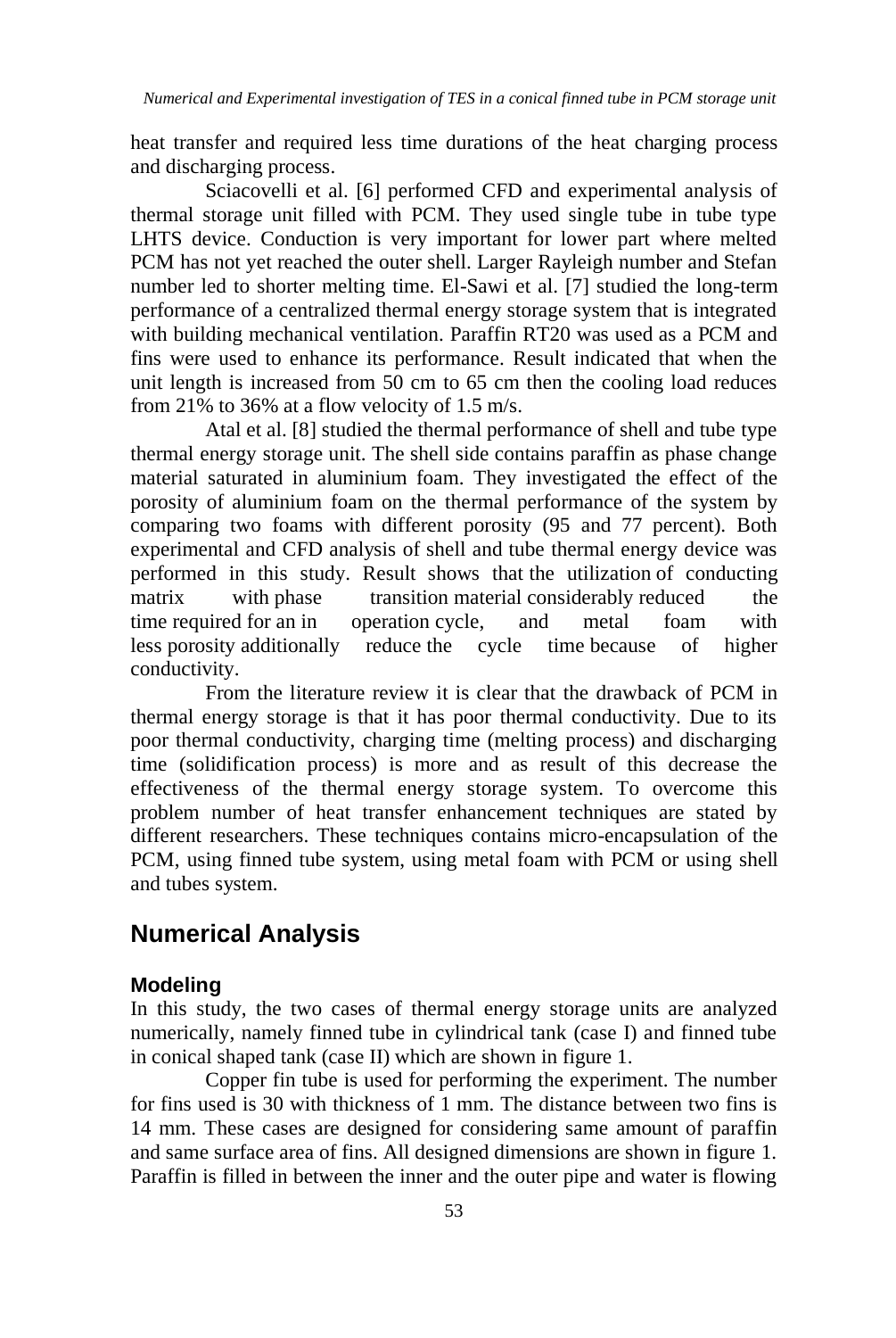through inner pipe. The required properties of paraffin are listed in Table 1. To reduce the computational time, the thermal energy storage units are modelled in a two dimensional domain.



(a) Cylindrical shaped (case I) (b) Conical shaped (case II) Figure 1: Axisymmetric model of Thermal energy storage tanks.

| Table 1: Properties of Paraffin Wax |                       |  |
|-------------------------------------|-----------------------|--|
| Properties of Paraffin Wax          |                       |  |
| <b>Melting Temperature</b>          | 58-61 $^{\circ}$ C    |  |
| Heat storage capacity               | $175 \pm 5$ kJ/kg     |  |
| Specific heat of paraffin           | $2.1$ kJ/kg-K         |  |
| Density (solid) at 35 °C            | 835 kg/m <sub>3</sub> |  |
| Density (liquid) at 80 °C           | 735 kg/m <sub>3</sub> |  |
| Thermal conductivity in both phases | $0.2$ W/m K           |  |

### **Governing Equations**

The Equations for the unsteady analysis of the melting process of the PCMs involve Navier Stokes (NS) equation, continuity equation and energy equation. Boussinesq approximation is used for density change.

Continuity:

$$
\frac{\partial \rho}{\partial t} + \nabla \cdot (\rho V) = 0 \tag{1}
$$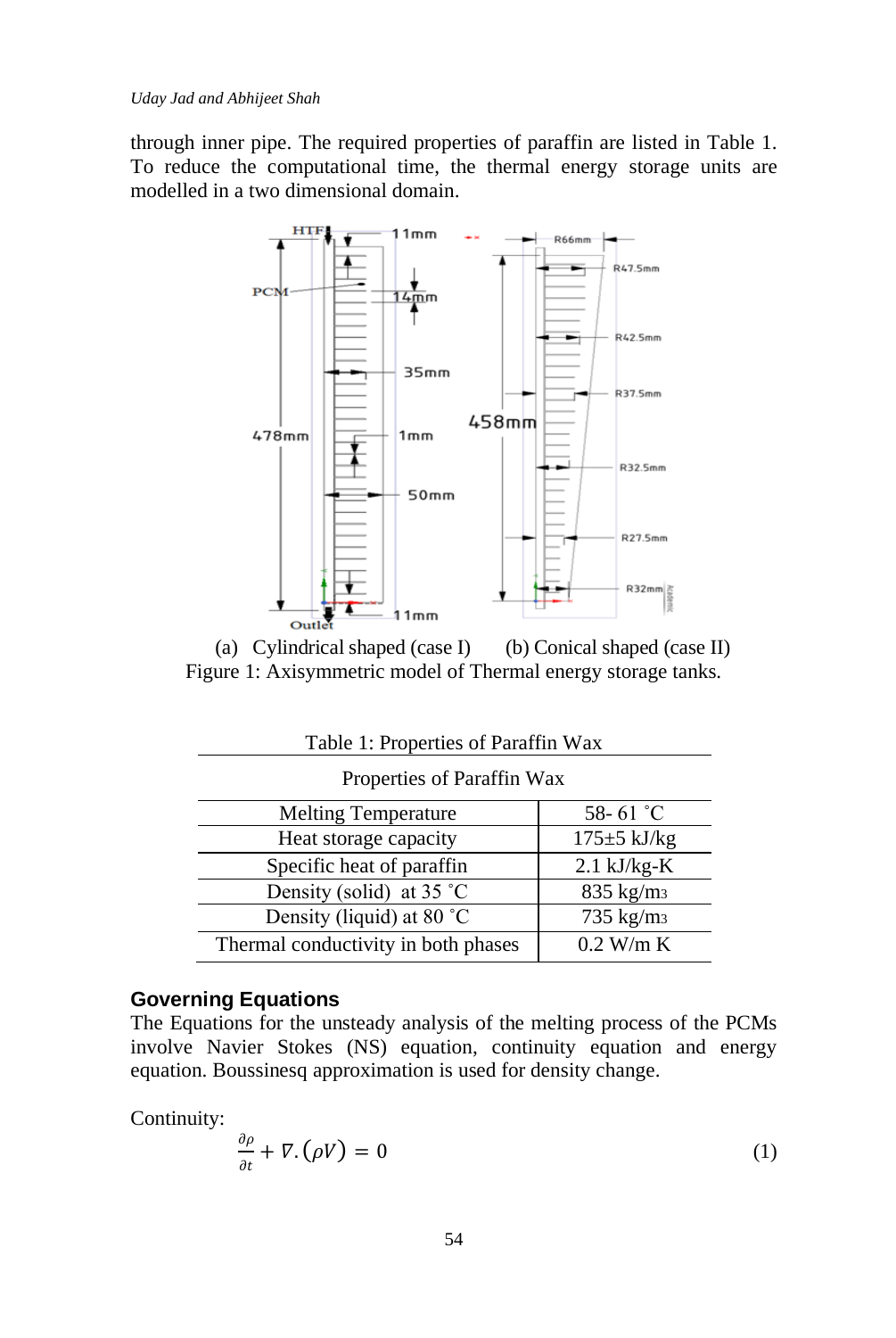*Numerical and Experimental investigation of TES in a conical finned tube in PCM storage unit*

Momentum:

$$
\rho \frac{\partial V}{\partial t} + \rho (V, \nabla) V = -\nabla p + \mu \nabla^2 V + \rho g \beta (T - T_0) + S \tag{2}
$$

Energy:

$$
\frac{\partial}{\partial t}(\rho h) + \nabla \cdot (\rho V h) = \nabla \cdot (k \nabla T) \tag{3}
$$

ANSYS FLUENT© is used for the analysis, wherein enthalpyporosity method for modelling the solidification/melting process is employed. According to this method, expression for enthalpy *h* is given as:

$$
h = h_{ref} + \int_{T_{ref}}^{T} C_p dT + \gamma L \tag{4}
$$

Where,  $h_{ref}$  is the reference enthalpy at the reference temperature  $T_{ref}$ , L is the latent heat and liquid fraction  $\gamma$  is defined as

$$
\begin{array}{ll}\n\gamma = 0 & \text{if} & T < T_s \\
\gamma = 1 & \text{if} & T > T_1 \\
\gamma = \frac{T - T_s}{T_1 - T_s} & \text{if} & T_s < T < T_1\n\end{array} \tag{5}
$$

Enthalpy porosity method treats distinct phases as porous media with the help of momentum source term S.

$$
S = \frac{(1-\gamma)^2}{(\gamma^3 + \epsilon)} \times A_{mush} \times V \tag{6}
$$

To prevent division by zero in the above momentum source term a small number  $\epsilon$  ( $\epsilon$  = 0.001) is used.  $A_{mush}$  is the mushy zone constant.

### **Boundary conditions and problem setup**

Initial temperature conditions for the HTF (heat transfer fluid) and PCM are constant at 27 ˚C. An initial velocity of PCM in all direction is zero. Hot water is flowing from top to bottom with a variable Stefan number (0.35, 0.30 and 0.25) and constant velocity throughout the simulation. Adiabatic wall condition is applied to external surfaces.

Solidification and melting model is used to analyze phase change process. Second order upwind scheme is used for approximating convective flux in the energy equation. SIMPLE algorithm is used for coupling between pressure and velocity. PRESTO is used for pressure correction. The time step is set as 0.1 sec. The number of iterations per time step is set as 20.

### **Grid Independency test**

Three grid sizes, including 41249, 92323, and 146544 cells of quad element, were examined to check the independency of the grid size for the numerical solution. Table 2 shows result for the fine and very fine mesh which confirms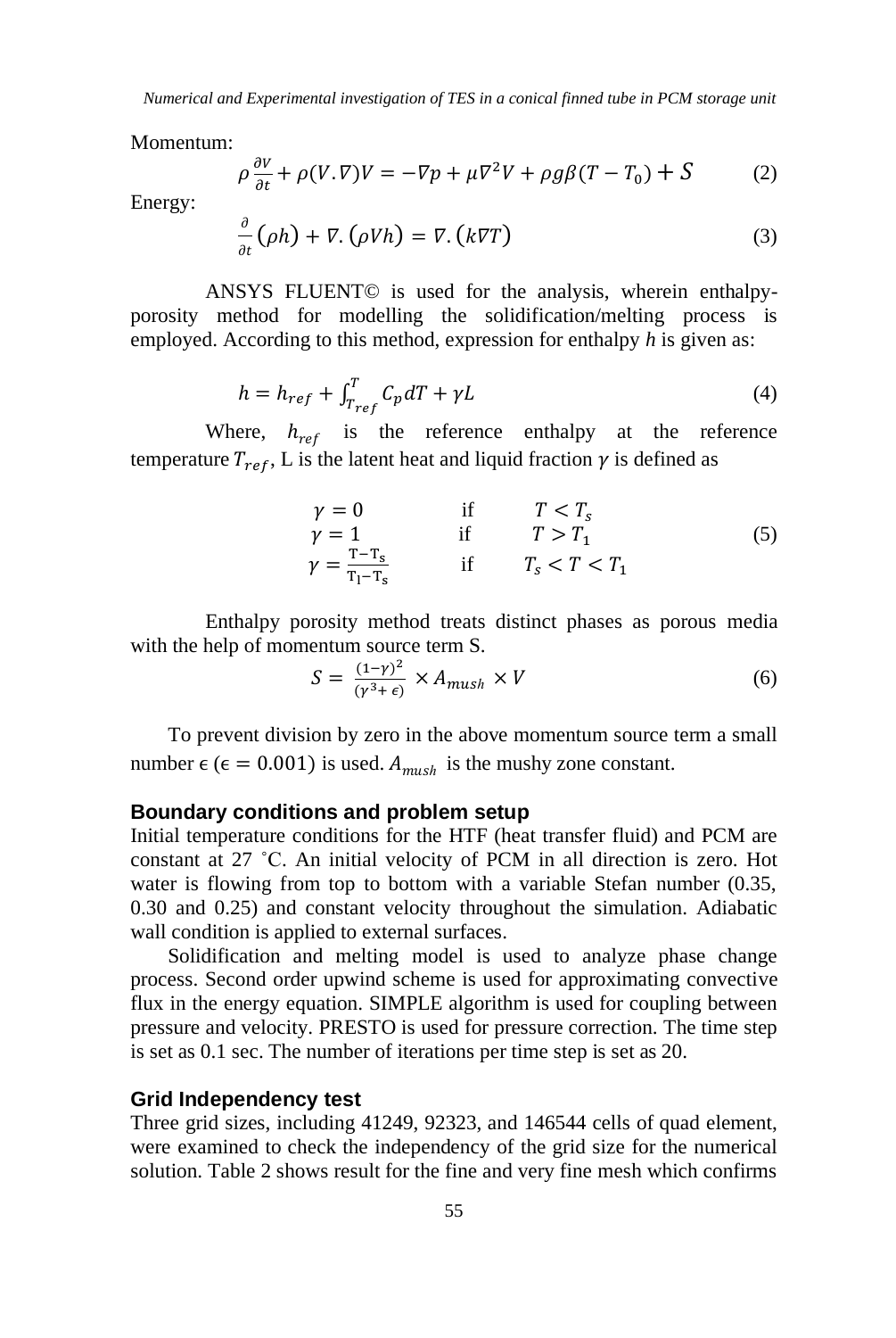#### *Uday Jad and Abhijeet Shah*

the negligible variation in average temperature of PCM. The grid size of 146544 cells shows better results as compared to other two grid sizes. As this grid size shows better results this grid size has been considered for further analysis.

| $1$ ave $2$ . Ond independency $1$ est |                                                    |                                          |
|----------------------------------------|----------------------------------------------------|------------------------------------------|
| Mesh Size                              | Average temperature of<br>PCM (in K) at $2500$ sec | % variation in<br>average<br>temperature |
| Coarse (41,249)                        | 345.395                                            |                                          |
| Fine (92,323)                          | 344.09                                             | 0.33                                     |
| Very Fine (1,46,554)                   | 344.239                                            | 0.043                                    |

Table 2: Grid Independency Test

### **Experimental Setup and Procedure**

The experimental setup consists of two water tanks, water heater energy storage unit, circulating water pump and flow control valves. These components are connected via propylene tubes of half inch diameter as shown in figure 3. HTF (heat transfer fluid) as a hot water is used which flows from the tank 1 to storage unit to give energy to PCM. Then water is circulated with the help of water pump from tank 2.

The storage unit is a finned tube heat exchanger; the shell is a vertical conical shaped cylinder of minimum diameter 64 mm and maximum diameter 132 mm as shown in figure 2. Both fins and inner tube is made up of copper material. The finned tube is placed coaxially inside the shell. The entire region between shell and finned tube is filled with paraffin wax as a latent heat storage material. The electric heater (band heater) of 2 kW is provided in the tank 1 for heating water. The water temperature in the tank 1 is controlled and adjusted by using a thermal control system. A series of charging experiments are carried out under different working conditions. Experimental procedure is as follow

- 1. Turn on the electric supply for electric heater and adjust the thermostat to get desired water temperature in tank.
- 2. Temperature of the water in the tank 1 can be controlled by controlling electric heater with the help of dimmerstat.
- 3. When the temperature of water in container reaches the desired level, turn on valve V1.
- 4. Adjust the valve V1 to get proper volume flow rate through the energy storage unit.
- 5. Record the initial temperature of all location and then record all temperature readings for every 10 min interval in a period of 2 hours.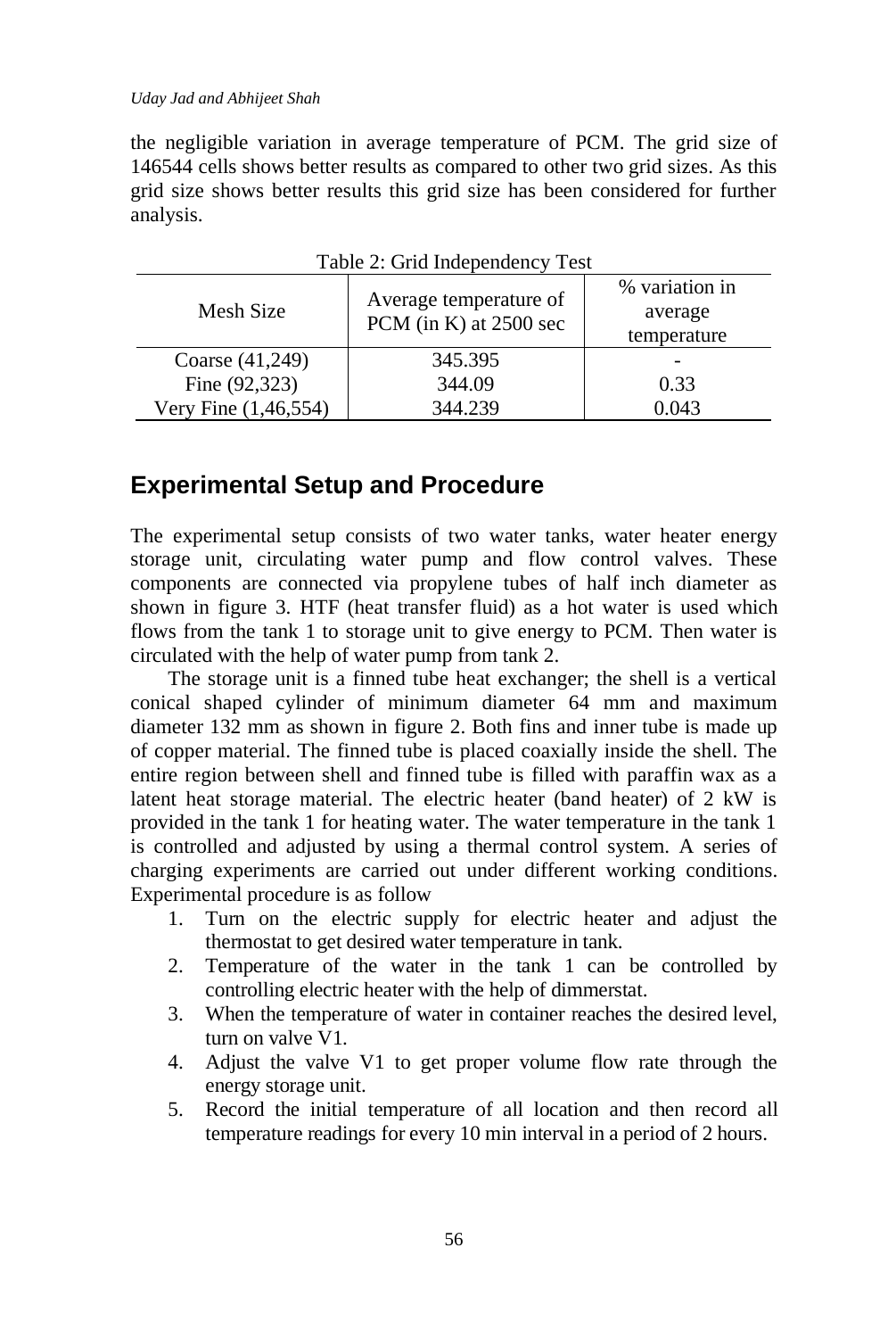*Numerical and Experimental investigation of TES in a conical finned tube in PCM storage unit*

6. Plot the graph of effectiveness, Temperature difference and outlet temperature verses time.



Figure 2: Conical shaped finned tube.



Figure 3: Experimental setup.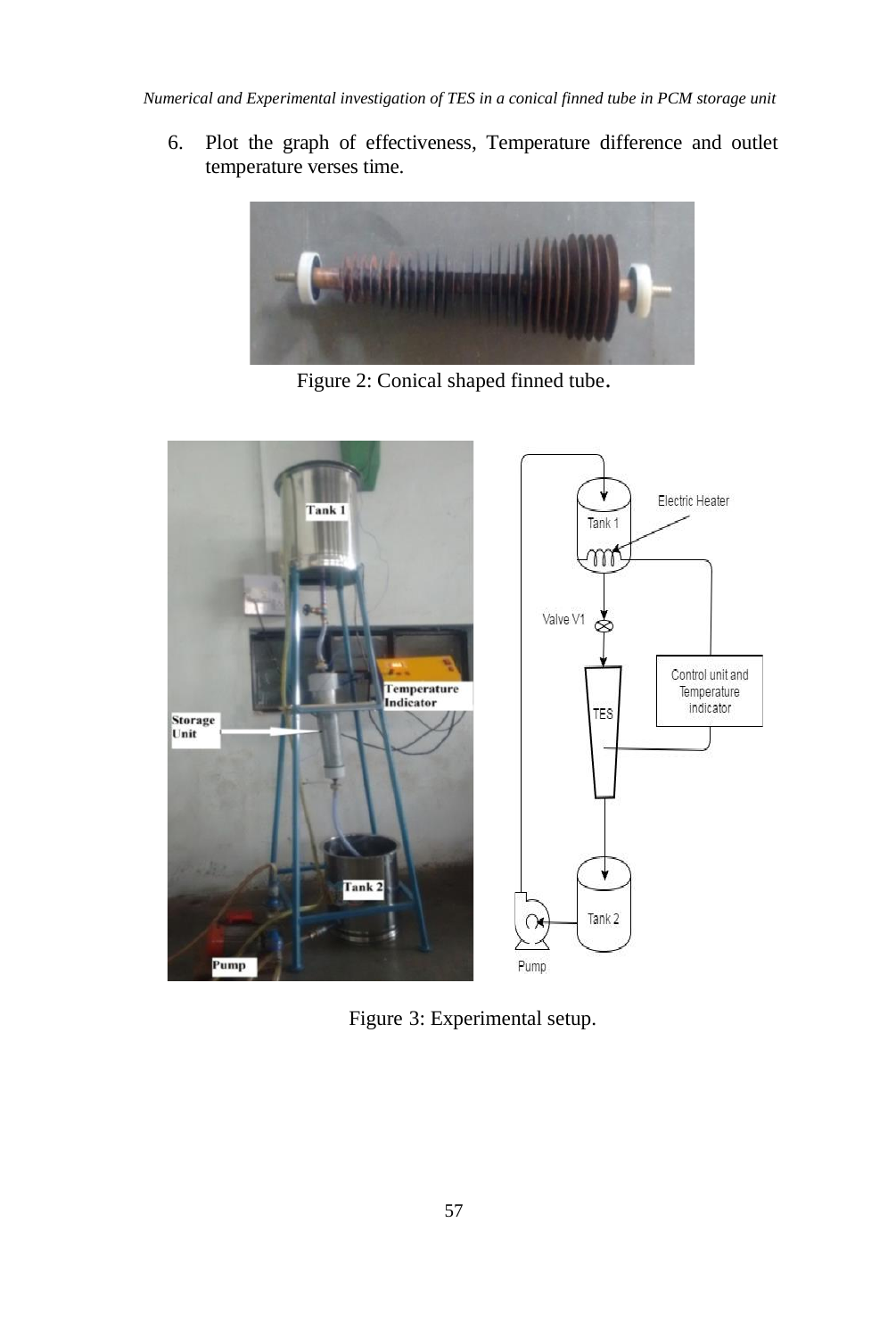# **Results and Discussions**

In this analysis, thermal performances of latent heat storage system with two different shapes of storage tank are compared. These cases are compared by varying the Stefan number (Ste). Stefan number is given by eqn. (7).

$$
\frac{1}{\frac{1}{\frac{1}{\frac{1}{\sqrt{1+\frac{1}{\sqrt{1+\frac{1}{\sqrt{1+\frac{1}{\sqrt{1+\frac{1}{\sqrt{1+\frac{1}{\sqrt{1+\frac{1}{\sqrt{1+\frac{1}{\sqrt{1+\frac{1}{\sqrt{1+\frac{1}{\sqrt{1+\frac{1}{\sqrt{1+\frac{1}{\sqrt{1+\frac{1}{\sqrt{1+\frac{1}{\sqrt{1+\frac{1}{\sqrt{1+\frac{1}{\sqrt{1+\frac{1}{\sqrt{1+\frac{1}{\sqrt{1+\frac{1}{\sqrt{1+\frac{1}{\sqrt{1+\frac{1}{\sqrt{1+\frac{1}{\sqrt{1+\frac{1}{\sqrt{1+\frac{1}{\sqrt{1+\frac{1}{\sqrt{1+\frac{1}{\sqrt{1+\frac{1}{\sqrt{1+\frac{1}{\sqrt{1+\frac{1}{\sqrt{1+\frac{1}{\sqrt{1+\frac{1}{\sqrt{1+\frac{1}{\sqrt{1+\frac{1}{\sqrt{1+\frac{1}{\sqrt{1+\frac{1}{\sqrt{1+\frac{1}{\sqrt{1+\frac{1}{\sqrt{1+\frac{1}{\sqrt{1+\frac{1}{\sqrt{1+\frac{1}{\sqrt{1+\frac{1}{\sqrt{1+\frac{1}{\sqrt{1+\frac{1}{\sqrt{1+\frac{1}{\sqrt{1+\frac{1}{\sqrt{1+\frac{1}{\sqrt{1+\frac{1}{\sqrt{1+\frac{1}{\sqrt{1+\frac{1}{\sqrt{1+\frac{1}{\sqrt{1+\frac{1}{\sqrt{1+\frac{1}{\sqrt{1+\frac{1}{\sqrt{1+\frac{1}{\sqrt{1+\frac{1}{\sqrt{1+\frac{1}{\sqrt{1+\frac{1}{\sqrt{1+\frac{1}{1+\frac{1}{\sqrt{1+\frac{1}{\sqrt{1+\frac{1}{\sqrt{1+\frac{1}{\sqrt{1+\frac{1}{\sqrt{1+\frac{1}{\sqrt{1+\frac{1}{\sqrt{1+\frac{1}{\sqrt{1+\frac{1}{\sqrt{1+\frac{1}{\sqrt{1+\frac{1}{\sqrt{1+\frac{1}{\sqrt{1+\frac{1}{\sqrt{1+\frac{1}{\sqrt{1+\frac{1}{\sqrt{1+\frac{1}{\sqrt{1+\frac{1}{\sqrt{1+\frac{1}{1+\frac{1}{\sqrt{1+\frac{1}{\sqrt{1+\frac{1}{1+\frac{1}{\sqrt{1+\frac{1}{1+\frac{1}{1+\frac{1}{1+\frac{1}{1+\frac{1}{1+\frac{1
$$

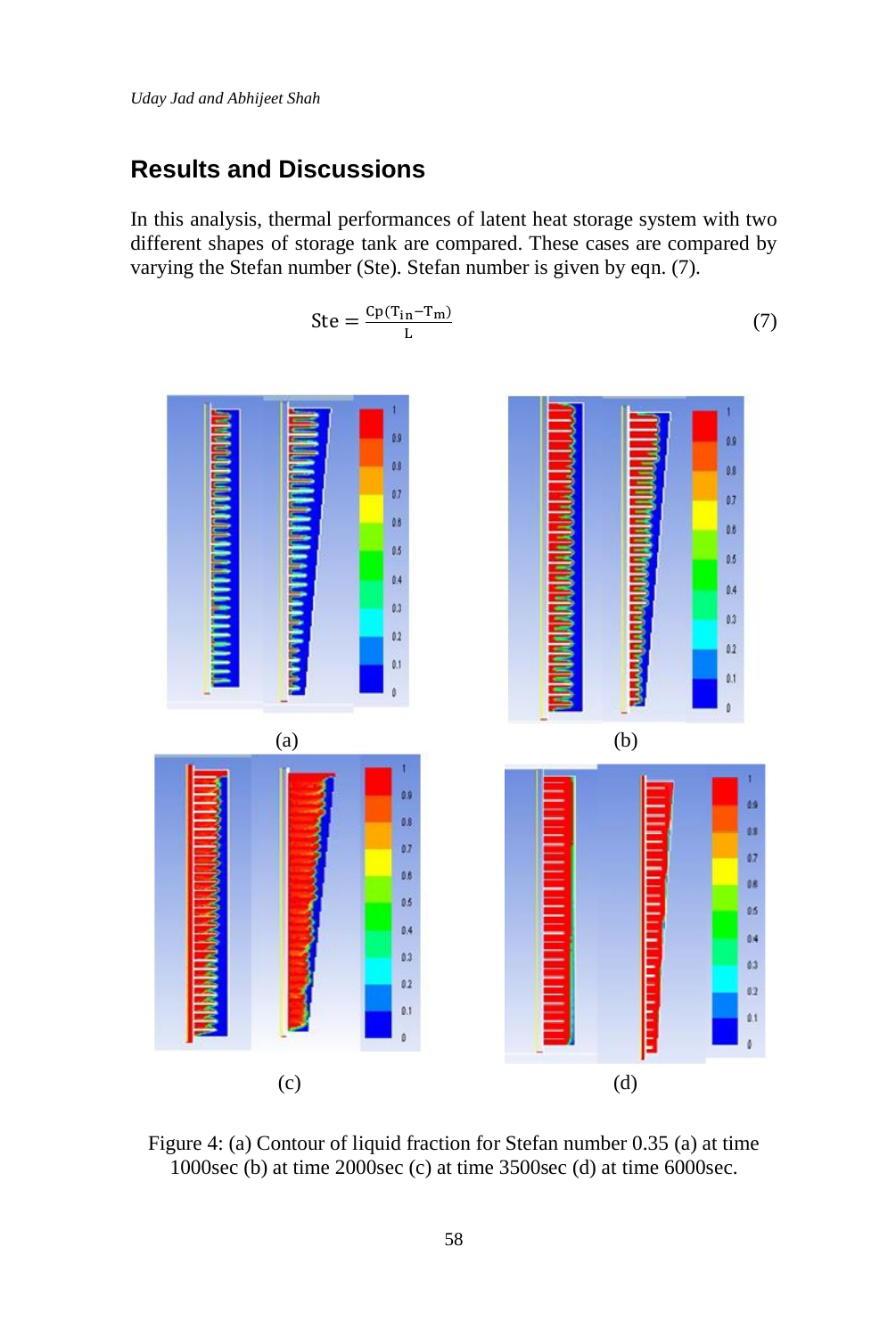Where  $C_p$  is specific heat (J/kg-K),  $T_{in}$  is water inlet temperature (K),  $T_m$  is melting temperature of paraffin  $(K)$  and L is specific latent heat  $(J/kg)$ .

### **Liquid fraction**

Figure 4 shows the contours of a liquid fraction with respect to time for the case 1st and 2nd. At the starting stage, heat is carried out by only conduction in the solid state and heat flows in outward direction according to the temperature distribution. Initially liquidification takes place around the fins and pipe wall because of heat transfer is setup between PCM and HTF. Amount of liquid PCM slowly increases with time until the storage tank is completely filled with the liquid PCM. The liquid fraction is increasing faster in up to 2000 sec to 2300 sec, after that it requires more time as seen in figure 4 (a) and (b). This is due to paraffin around fins melt fast and the same which is away from fins needs more time because of the temperature gradient.







Figure 5(b): Effect of Stefan number on melting process for case II.

Effect of Stefan number on the melting behaviour of paraffin has been investigated for both the cases as shown in figure 5 (a) and (b). When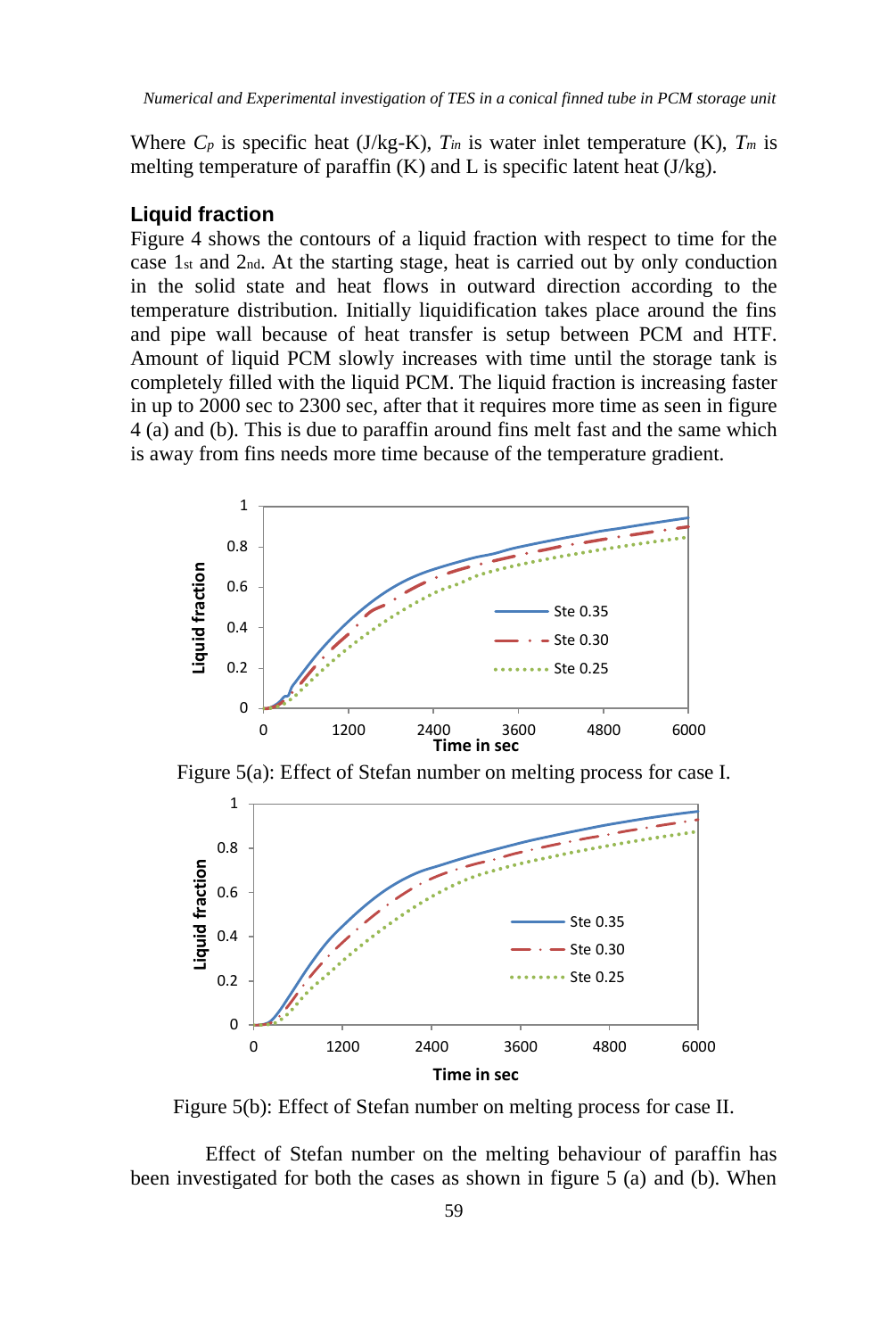the Stefan number increases from 0.25 to 0.35, results in reduction in the time required to melt paraffin which ensure better performance of the system. This is due to the increased temperature difference between the water and the paraffin. During the charging process (melting process), it is seen that temperature in the upper part of thermal energy storage tank is higher than that of the bottom side. Therefore, paraffin melts faster in upper part rather than bottom side as shown in figure 4. This effect is due to change in paraffin density, the hot PCM (melted PCM) moves upward by a natural process which results in the increase in temperature in the upper side of a tank. Due to above reason, in conical shaped storage tank, melting occurs 2.56% faster due to more amount of paraffin in the top side as compared to the bottom side. Liquid fraction for both the cases are same up to 2000 seconds and then the time required for conical shaped storage tank is less as compared to cylindrical shape as shown in figure 6.



Figure 6: Comparison of liquid fraction (at Stefan number 0.35) between finned tube in cylindrical and conical shaped shell.

### **Effectiveness**

The energy storage systems can be examined as a heat exchanger where heat is exchanged between PCM and the HTF. In this case, the effectiveness  $(\varepsilon)$ of this process is defined as the ratio between actual heat transfers to the maximum possible heat transfer [9].

$$
\varepsilon = \frac{T_{in} - T_{out}}{T_{in} - T_m} \tag{8}
$$

Where,  $T_{in}$  and  $T_{out}$  are the inlet and outlet temperatures of the HTF and  $T_m$ are the phase change temperature of the PCM. Figure 7 shows the effectiveness of the PCM storage system during melting process for different geometry. At the starting stage, the effectiveness is maximum and the effectiveness decreases slowly during the melting process. It is observed that,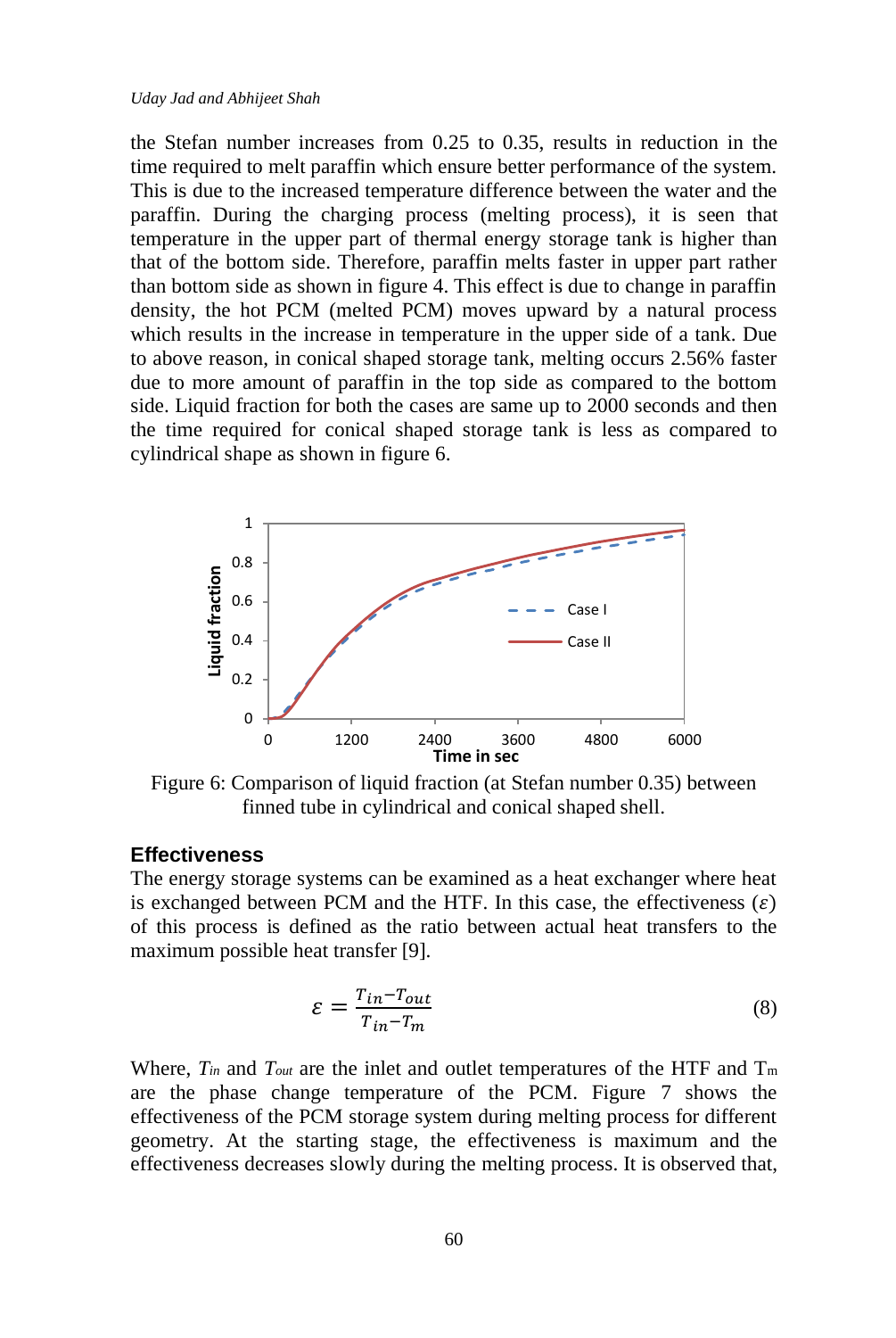effectiveness is more for the conical shaped energy storage tank as compared to cylindrical shaped one for the same values of the mass of the PCM, the storage tank volume, the heat transfer surface area, the heat transfer coefficient of the HTF, mass flow rate and the inlet temperature of the HTF.



Figure 7: Effectiveness of the PCM during melting process for two cases.



Figure 8: Effectiveness of conical shaped thermal energy unit for different inlet velocities of water.

Figure 8 shows the effectiveness of the energy storage system during melting process for different inlet velocities of water and at constant inlet temperature of water. As seen from the figure 8, it observed that the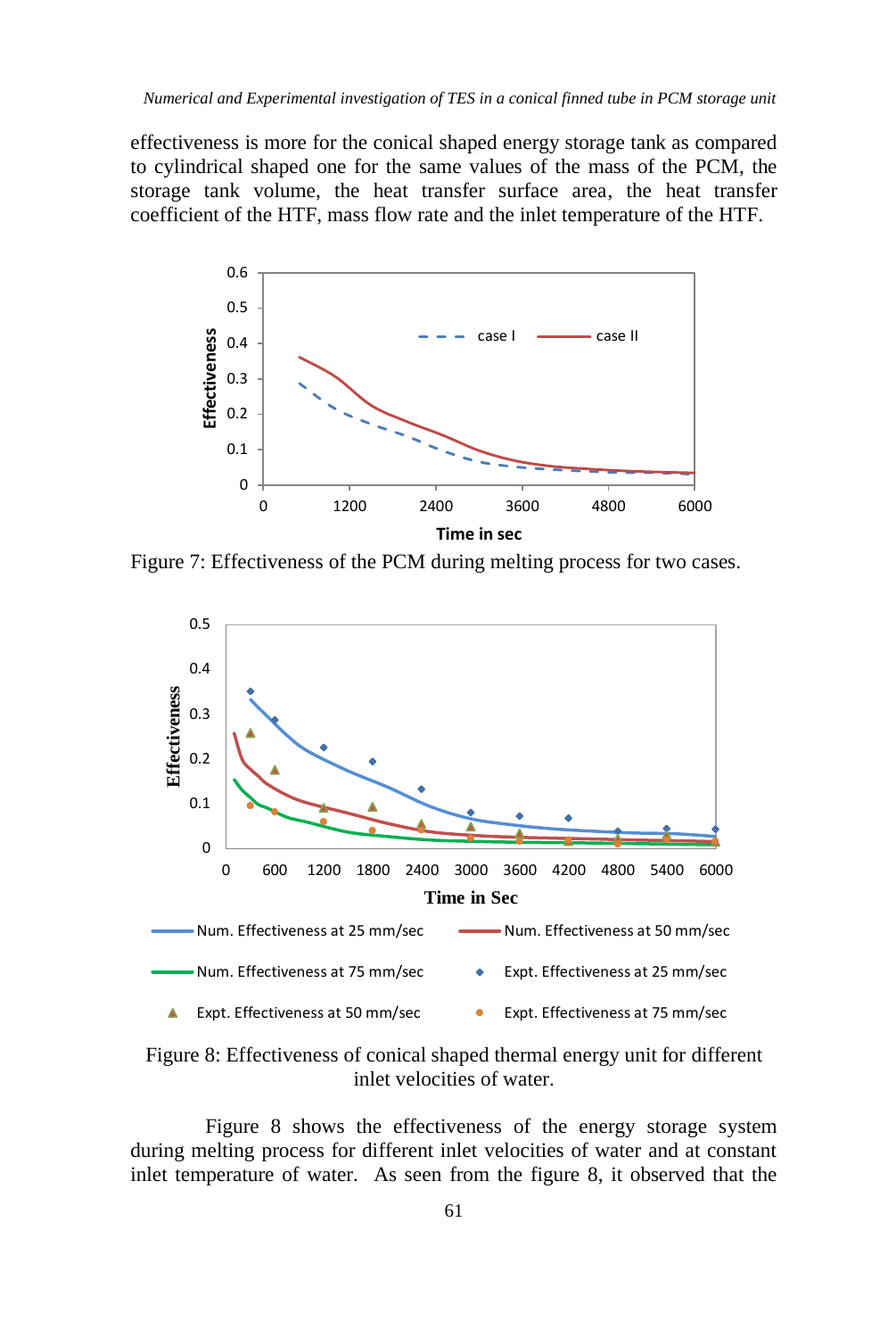effectiveness of PCM storage heat exchanger increases with decreasing velocity of inlet fluid. Decreasing the velocity of water results in the enhancement of temperature difference between inlet and outlet which results in further increase in the effectiveness.

From the numerical results, in the starting stage, the effectiveness is maximum and attains 0.38, 0.25 and 0.15 for the flow rate of 25, 50 and 75 mm/sec respectively. During transition period of melting process, effectiveness remains constant and decreases slowly. After, the effectiveness decreases quickly and reaches (at 3000 sec) 0.064, 0.030 and 0.016 for the flow rate of 25, 50 and 75 mm/sec respectively. The numerical and experimental effectiveness evaluation during the melting (charging) process is performed at the inlet temperature of 90˚C and different flow velocities of water as shown in figure 8. It shows that, the experimental results quite agree with the numerical results under various operating conditions.

The variations in effectiveness between the numerical and experimental values are due to constant inlet temperature of water in a case of numerical analysis but it is not stable during the experiment. Another reason for the variations between the numerical and experimental values is that, there may be slight deviation in properties of paraffin used in numerical investigation from the actual values of paraffin.



Figure 9: Comparison between numerical and experimental outlet temperature of water.

### **Outlet temperature**

Figure 9 shows the comparison between numerical and experimental outlet temperature of water with respect to time. There is a better agreement between the numerical and experimental results for 90 ˚C inlet temperature of water. The outlet temperature (numerical) reaches  $349 \text{ K} (76 \degree \text{C})$  in just  $100 \text{ C}$ sec then increase slowly reaching at 360.17 K (87.17 °C) in 2500 sec, then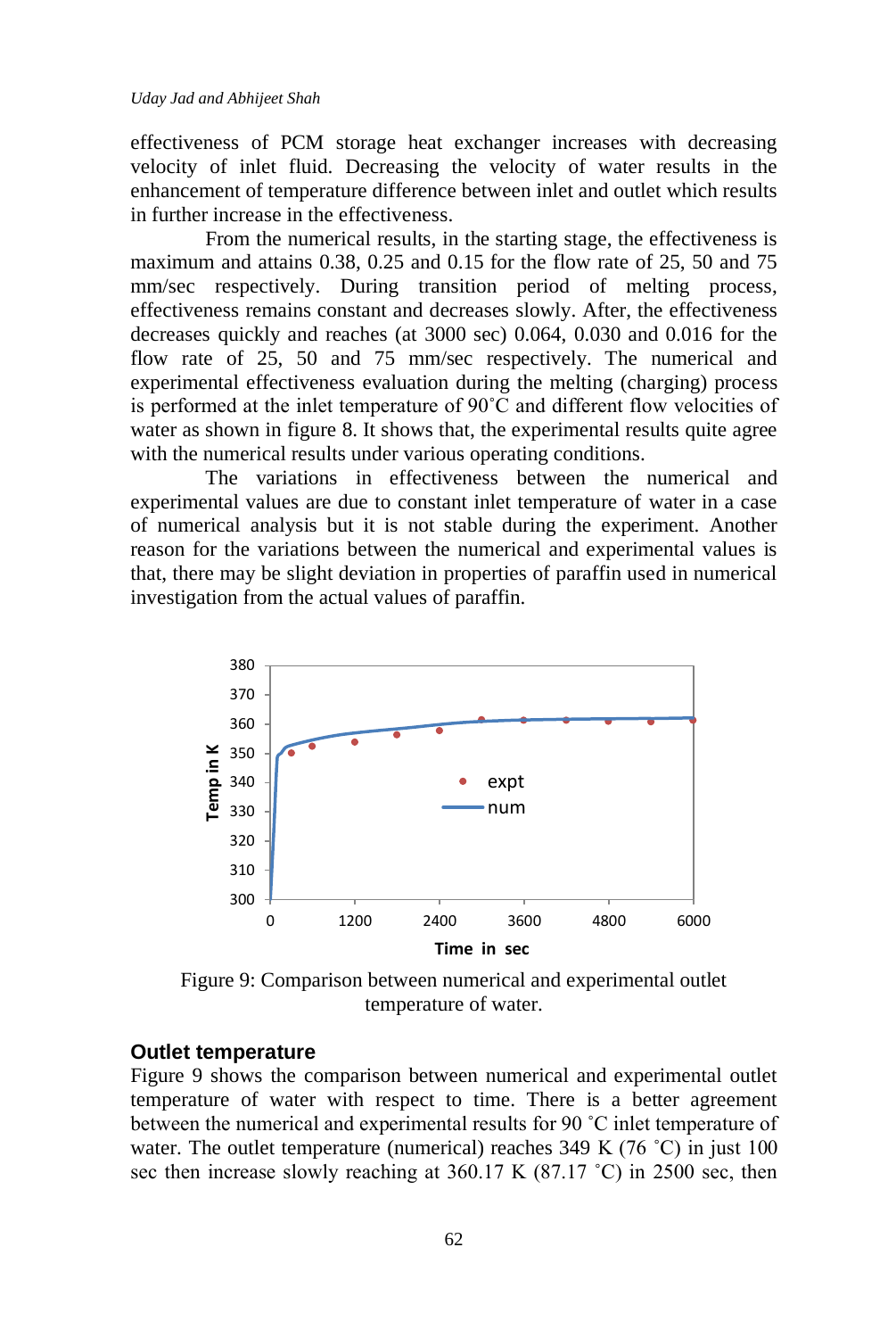the outlet temperature remains almost constant reaching  $362.18$  K (89.18 °C) at the end.

#### **Temperature difference**

The temperature difference between inlet and outlet temperatures of the water (HTF) are evaluated both numerically and experimentally for the conical shaped thermal energy tank and is shown in figure 10. There is a deviation observed between the experimental and numerical results which is due to unstable inlet temperature during the experiment. It is determined that the temperature difference value is decreasing more and more throughout the entire charging process, which shows that the heat transfer rate decreases in the thermal energy storage tank. At the starting stage, the temperature difference value is more due to the paraffin temperature is lower than that of the water. As the paraffin (PCM) enters the phase transition stage, the PCM temperature keeps almost constant. It's slow down the deviation trend of the temperature difference. In comparison of these two cases, the temperature difference curve is almost same except at initial stage and the variation of the temperature a difference is slightly more in the case of conical shell.



Figure 10: The temperature difference between inlet and outlet temperatures of the water.

# **Conclusions**

In this paper, a CFD analysis of melting process in thermal energy storage system has been performed. The CFD analysis used enthalpy porosity method yielding quantitative data about the heat transfer rates and melt fraction.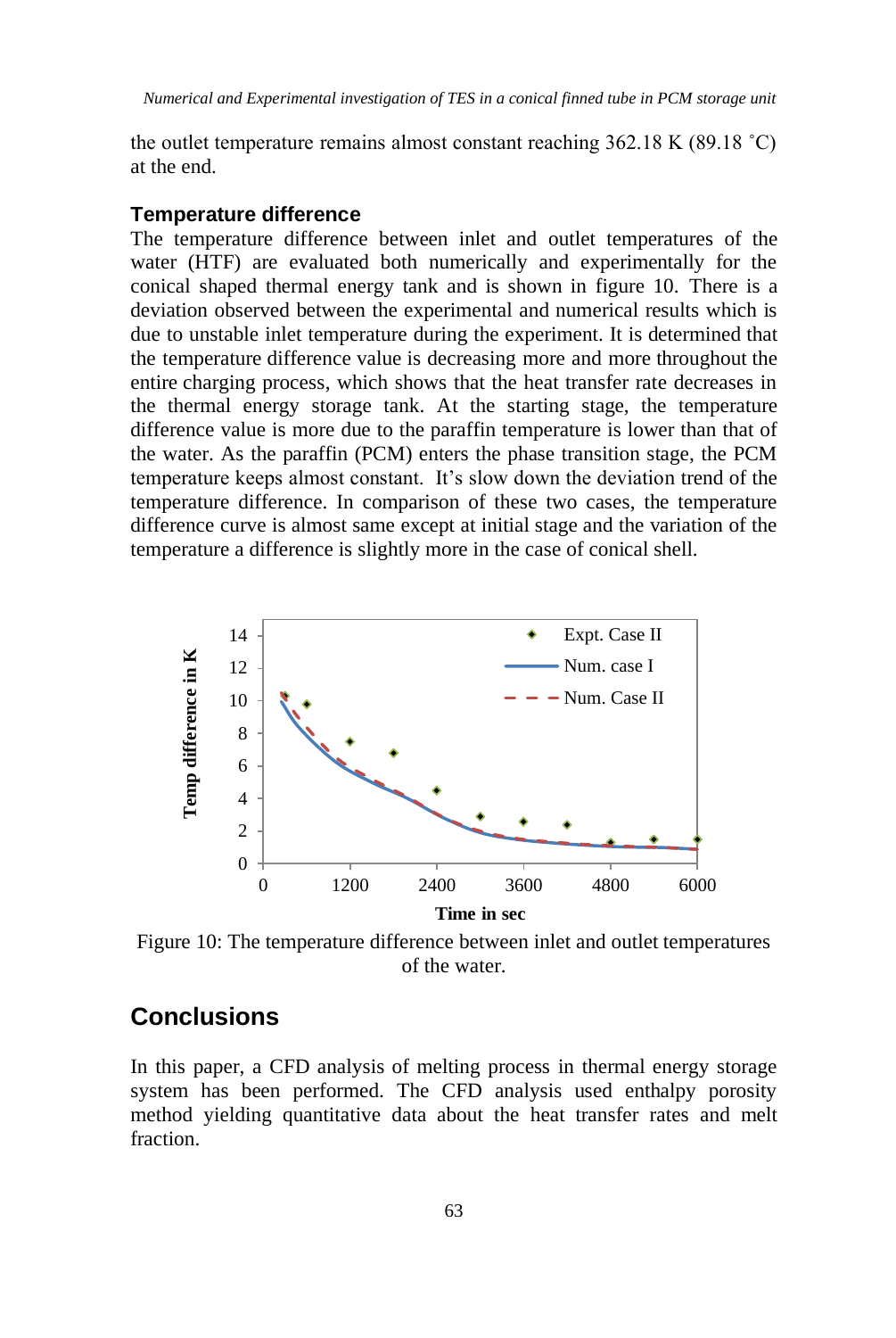- 1. Early stage of melting process is dominated by conduction mode of heat transfer, after that melting is affected by natural convection.
- 2. Paraffin at the topside of the unit attains the melting temperature in the less time than paraffin at the bottom side.
- 3. Inlet condition of hot water is strongly affected the melting rate, larger Stefan number, that is higher inlet temperature, can induce a reduction in melting time up to 11% with reference to original condition.
- 4. The Time required for melting process for cylindrical shaped storage tank is 2.56% more than time required for conical shaped storage tank.
- 5. Effectiveness is 27.32% (average) more for the conical shaped energy storage tank as compared to cylindrical shaped one.
- 6. The effectiveness of the thermal energy storage unit decreases with increasing flow rate. Increasing flow rate involves the deduction of water temperature difference between outlet and inlet.
- 7. From the above results, we can see better agreement between the experimental and numerical results.

# **References**

- [1] F. Fornarelli, S. M. Camporeale, B. Fortunato, M. Torresi, P. Oresta, L. Magliocchetti, A. Miliozzi and G. Santo, "CFD analysis of melting process in a shell-and-tube latent heat storage for concentrated solar power plants," *Applied Energy* 164, pp 711–722, 2015.
- [2] E. Guelpa, A. Sciacovelli and V. Verda, "Entropy generation analysis for the design improvement of a latent heat storage system," *Energy* 53, pp 128–138, 2013.
- [3] Dinkar, M. Agarwal and G. D. Agarwal, "Experimental assessment on thermal storage performance of beeswax," *Applied Thermal Engineering* 111, pp 358-368, 2016.
- [4] N. H. S. Tay, M. Belusko and F. Bruno, "Designing a PCM storage system using the effectiveness-number of transfer units method in low energy cooling of buildings," *Energy and Buildings* 50, pp 234–242, 2012.
- [5] Z. N. Meng and P. Zhang, "Experimental and numerical investigation of a tube in tank latent thermal energy storage unit using composite PCM," *Applied Energy* 190, pp 524-539, 2017.
- [6] Sciacovelli, V. Verda and F. Colella, "Numerical model for storage systems based on phase-change materials," *International Mechanical Engineering Congress and Exposition*, 2011.
- [7] El-Sawi, F. Haghighat, and H. Akbari, "Assessing long-term performance of centralized thermal energy storage system," *Applied Thermal Engineering* 62, pp 313–321, 2013.
- [8] Aditya Atal, Yuping Wang, Mayur Harsha and Subrata Sengupta, "Effect of porosity of conducting matrix on a phase change energy